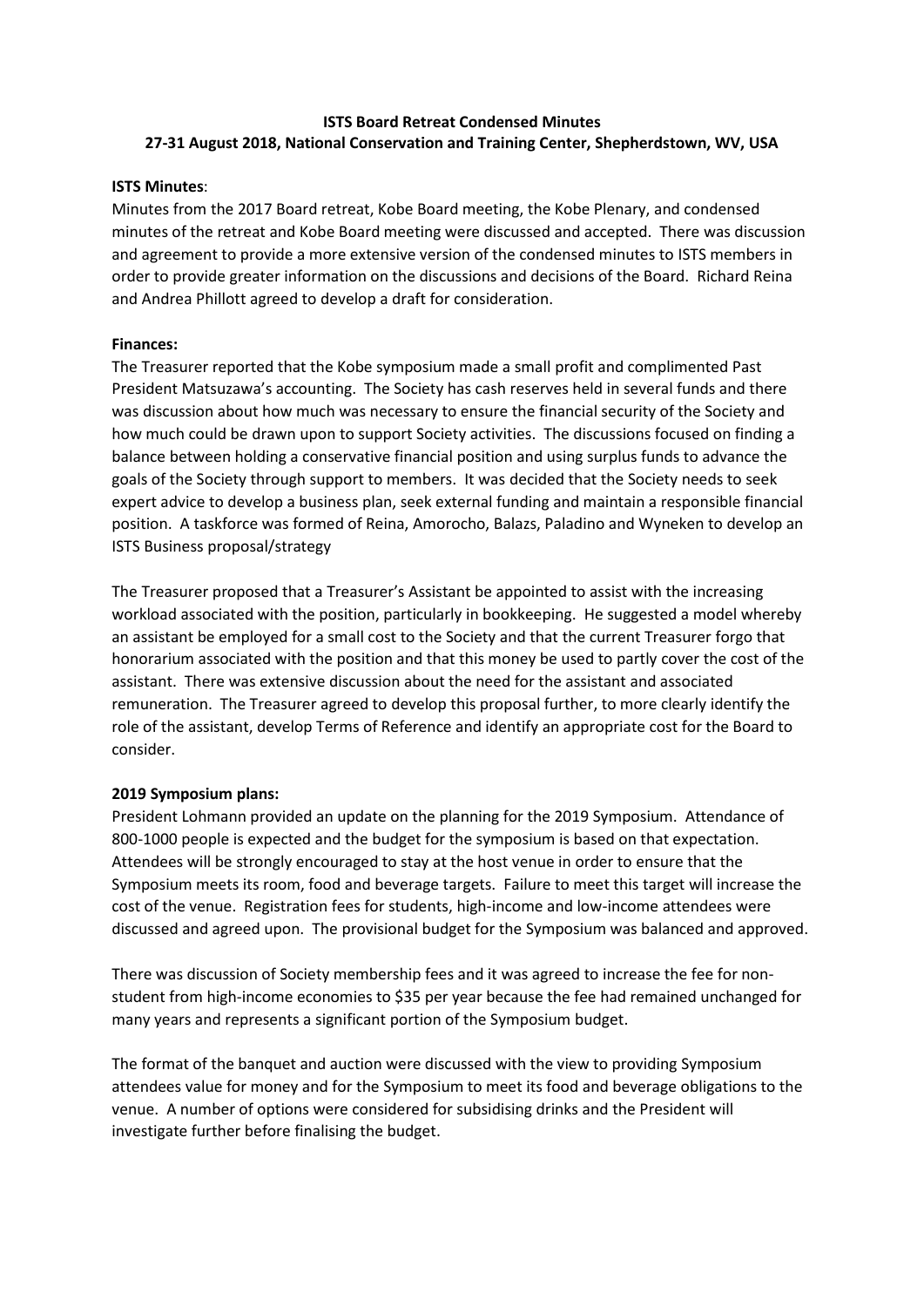It was decided to increase travel grants from about \$17,650 to \$34,650 using cash reserves if external fundraising cannot cover the difference.

The President outlined plans for greening the Symposium to reduce its environmental impact, including lighting, housekeeping policies and reduced use of plastics.

#### **Grant writing:**

In addition to the current ISTS grant writer/Program Officer, there was discussion and agreement to appoint a professional grant writer to assist the Society raise larger, more long-term external funding. \$6K over three years was allocated from reserve funds. The President, President-Elect and Past-President will be the Points of Contact.

#### **IT Liaison Position:**

Aliki Panagopoulou was reappointed as IT Liaison to work with Blue Salamander Solutions on the ISTS website.

## **Membership survey:**

The results of the membership survey were discussed. One topic raised by some members was regarding the size, structure and role of the Board of Directors of the ISTS. Task force was created to look into the model of how other Societies work and investigate alternate Board structures, consisting of Reina (Chair), Wyneken, Estrades, Prosdocimi, and Moncada. There was discussion of providing a detailed survey results to the membership and it was decided that specific comments and detailed results could not be provided publicly because permission to do so had not been requested at the time the survey was taken, so a summary will be prvided. A committee (Phillott, Past, Current and Elected Presidents) was formed to review responses and respond to the members.

#### **Symposium auction:**

There was discussion of the format of the auction and the roles of auctioneer and assistant. The possibility of a revised auction format to cater to a wider audience was considered, while maintaining the high-energy, lively current format. Tiwari will share auction guidelines with new Board members.

#### **Membership period:**

The period of annual membership was reviewed by the Board, which decided upon 01 October to 30 September of the following year. This period encompasses the nominations period for ISTS Offices, and should reduce confusion about whether nominators and nominees are members.

# **Authorship guidelines and Automatic nomination of student presentations at Symposia for Archie Carr Award**

- 1. Authorship guidelines- concerns have been expressed about changes in the order and inclusion of authors of presentations at the annual Symposia, so the Board discussed whether authorship guidelines should be flexible or strict. After discussing the advantages of a system that allowed changes in authorship while ensuring the policy could not be abused to exclude authors after submission, it was decided to leave authorship flexible on a case-by-case basis as determined by the Program Committee.
- 2. Student awards- While the suggestion that all student presentations be automatically eligible for the Archie Carr Awards was considered, the Board decided to retain the current system by which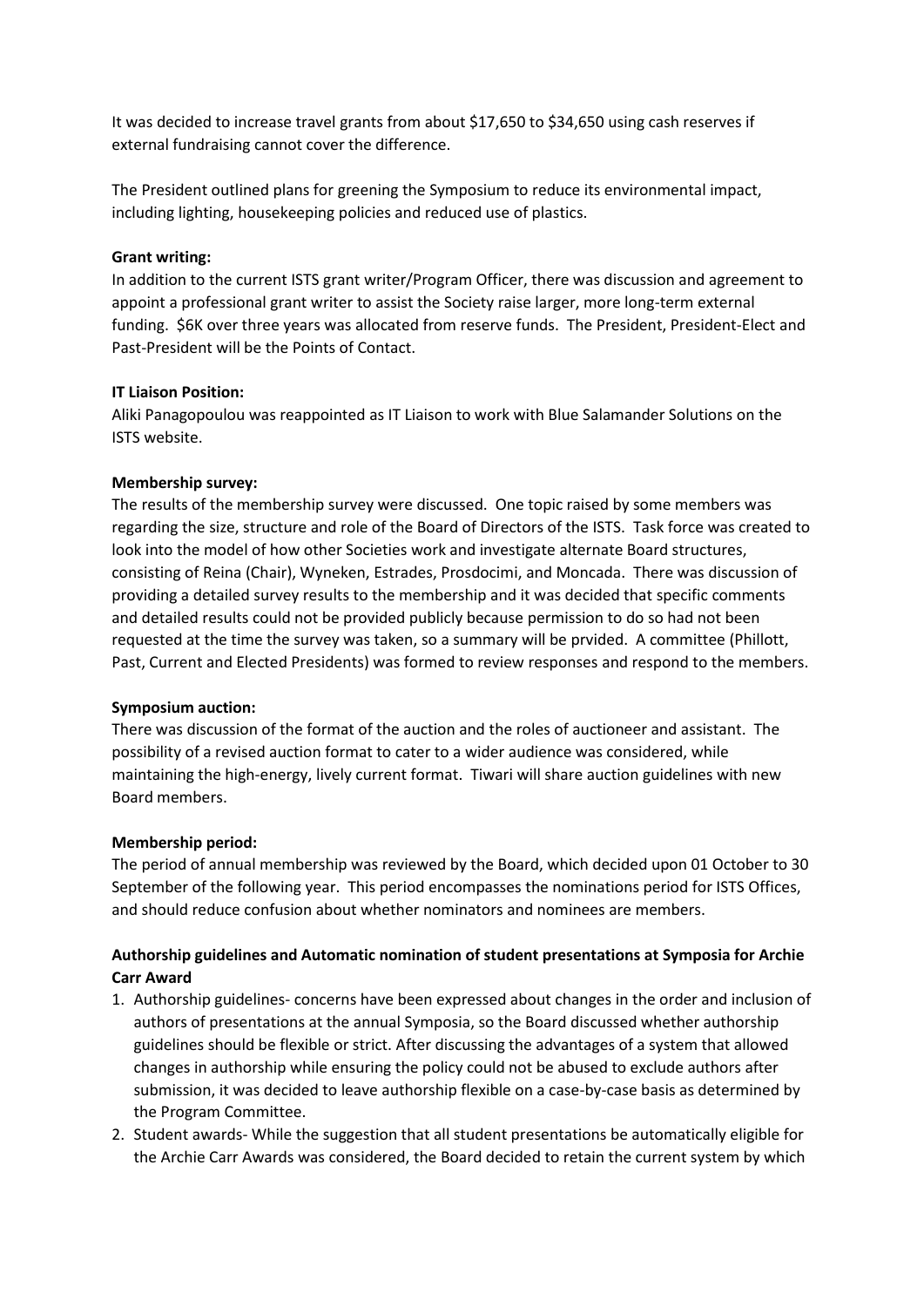students self-nominate for the Award at Abstract submission. Students will be asked to provide the name of their advising professor and university at registration.

#### **Hall of Fame:**

A 'Hall of Fame' on the ISTS website was proposed to honor those who have passed away in the course of sea turtle activities. As a first step, names, photos and bio's of those known to Board members are being shared with George Balazs.

## **Program Officer's Report:**

The Program Officer's Report, describing their activities in the prior year and including the suggestion for a funding proposal to develop an ISTS Business Plan, was accepted.

A motion to renew Ingrid Yanez's position as ISTS Program Officer for another year also passed.

## **Travel Committee Report:**

The Travel Committee report and recommendations were reviewed, and the Board agreed on the following: 1) Lohmann to invite Mark Hamann to be a Regional Chair; 2) Reinitiate the airlines miles account of the ISTS; 3) Encourage the Travel Committee to develop a selection criteria spread sheet; 4) Logos on grantee presentations will be left to the discretion of the President.

Having Board members on the Travel Committee was also extensively discussed. Overall there were no objections to Board members overlapping with other Committees, and it was felt that in the case of the Travel Committee, the process would be more transparent through the development of the criteria spreadsheet.

#### **Nominations Committee Report:**

This report described several issues that had arisen in the past year, and the Board discussed how to best resolve them. Board members themselves should be proactive in encouraging ISTS members to both nominate and be nominated. Nomination packages should include letters of support dated for the specific year of nomination, and letters from previous years should not be 'recycled' by the nominee. Nominators and nominees must be an ISTS member at the time of nomination and election, and guidelines will be updated to communicate that those from under-represented regions experiencing financial hardship may contact the Chair of the Nominations Committee for assistance; the Chair will then share the request with the President. The nominations timeline was reviewed and edited. The Board identified several strategies to increase voting, including a computer at registration and frequent reminders to the Members.

## **Proposed Code of Conduct:**

The Board reviewed the most recent version of the Code of Conduct (CoC) and all comments submitted during the review period prior to the 2019 Symposium in Kobe. The content and language in the CoC was discussed by the Board in this context, and it was determined that several versions would be prepared for further consideration by the Board and the Membership.

## **Board Member's recusing themselves:**

As there is a potential conflict of interest in Board Member's contributing to conversations about persons they have nominated for ISTS Offices or awards, a motion was passed that Board members must absent themselves from such discussions.